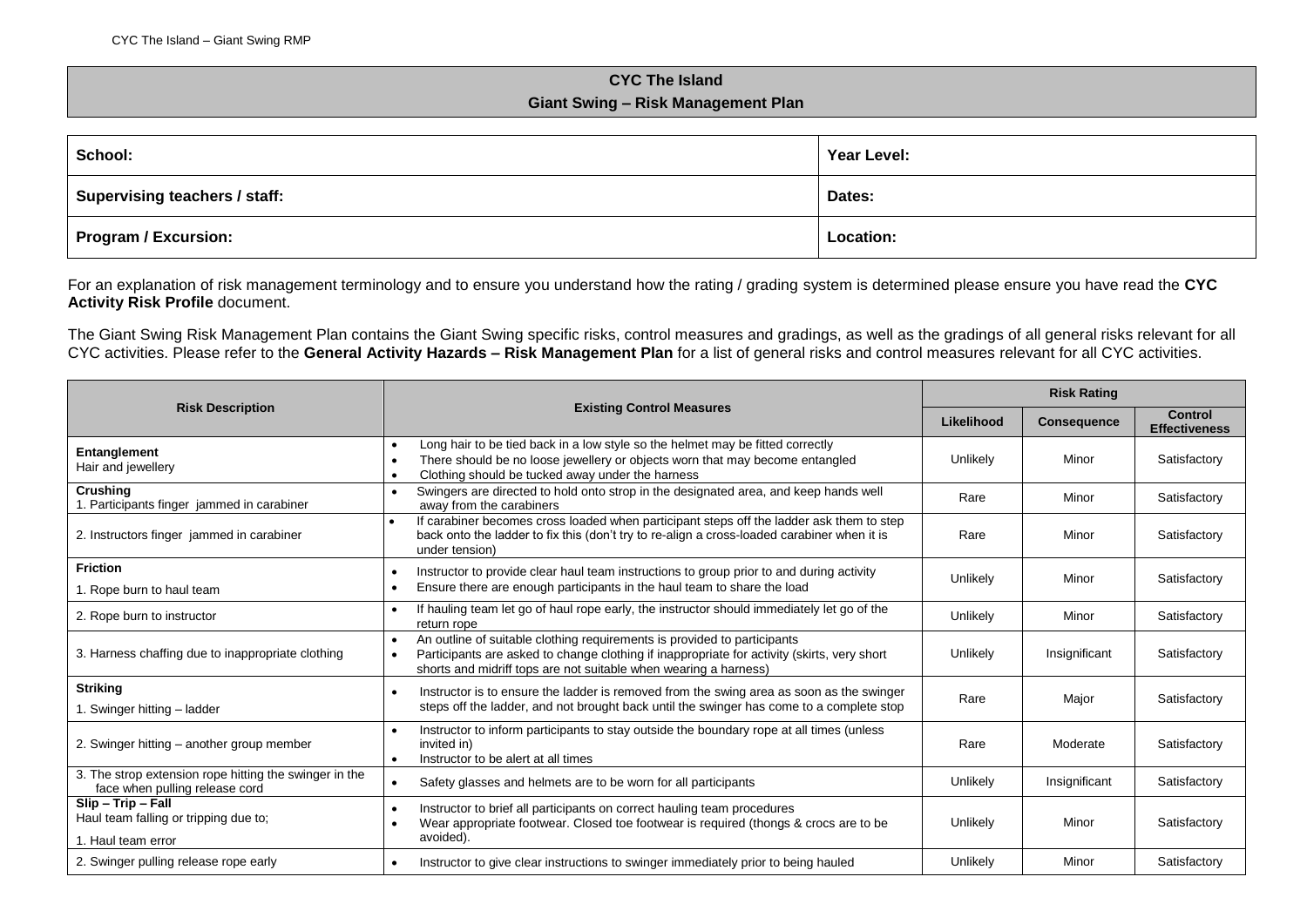| Swinger falling due to;<br>3. Inversion                                                                                                                       | Participants are instructed not to hang upside down in the harness<br>All participants must wear a full body harness to prevent falls if inversion occurs<br>Harnesses are checked by the instructor immediately before being connected<br>Carabiner attachment points are checked immediately prior to swinger being hauled up                                                                                                                                                       | Rare | Catastrophic | Satisfactory |
|---------------------------------------------------------------------------------------------------------------------------------------------------------------|---------------------------------------------------------------------------------------------------------------------------------------------------------------------------------------------------------------------------------------------------------------------------------------------------------------------------------------------------------------------------------------------------------------------------------------------------------------------------------------|------|--------------|--------------|
| <b>Equipment Failure</b><br>Injury caused by;<br>1. Incorrect use of, or worn equipment, including;<br>Harness / lanyards / carabiners / pulley / helmet etc. | The instructor checks all PPE (Harness, Helmet) prior to connecting participants<br>Carabiner attachment points are double checked before hauling commences<br>Participants are attached to two independent rope lanyards<br>Program staff are trained to recognize worn or faulty equipment<br>Regular equipment checks are completed and recorded, and equipment usage is logged<br>Equipment is used, maintained, stored and replaced in accordance with recommended<br>quidelines | Rare | Major        | Satisfactory |
| 2. Haul rope breaking                                                                                                                                         | Haul rope is checked when setting up activity<br>Haul rope is replaced every 12 months or sooner if required                                                                                                                                                                                                                                                                                                                                                                          | Rare | Minor        | Satisfactory |
| <b>Structure Failure</b><br>Cable breaking or other structure failure, resulting in a<br>fall / injury to the participant                                     | Periodic in-house maintenance checks are completed by trained program staff<br>Annual activity checks are completed by qualified independent professionals<br>Cable and associated hardware is replaced every four years or sooner if required                                                                                                                                                                                                                                        | Rare | Catastrophic | Satisfactory |